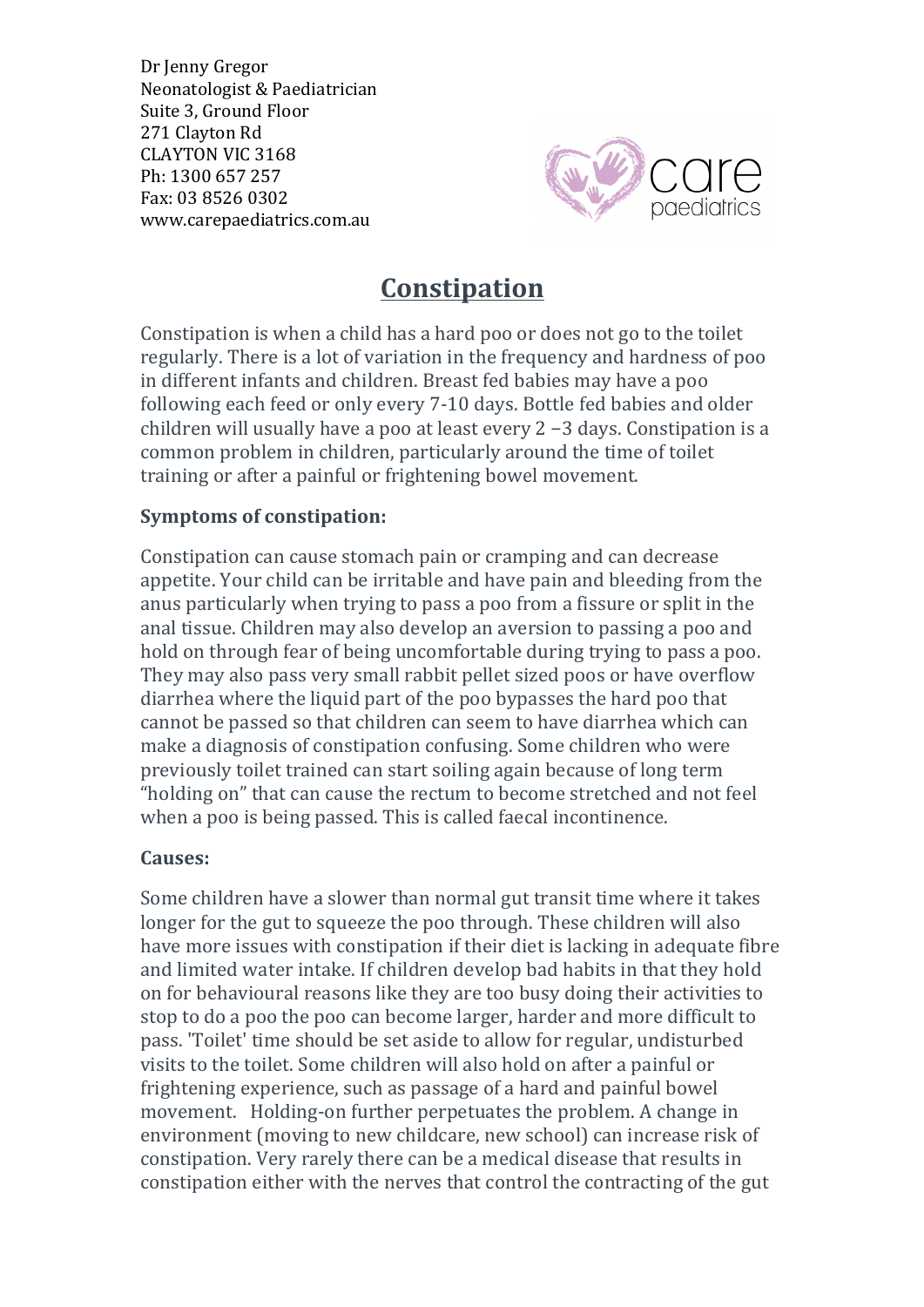Dr Jenny Gregor Neonatologist & Paediatrician Suite 3, Ground Floor 271 Clayton Rd CLAYTON VIC 3168 Ph: 1300 657 257 Fax: 03 8526 0302 www.carepaediatrics.com.au



that moves the poo through, defects of the spinal cord, thyroid deficiency and certain other metabolic disorders can cause constipation. These are very rare and will only be investigated if suspected on history and examination.

## **Treatment**

The aims of treatment are to allow the bowel size and sensation to return to normal. Treatment should include encouraging the habit of sitting on the toilet regularly 3-5 mins after every meal. A timer and reward system (sticker charts) can be useful with this strategy through positive reinforcement. Hopefully fear around pooing with decrease as the child becomes more able to respond to their body's urge to poo. A foot stool or rail may also help minimize fear. You could talk to the childcare workers or teachers to see if there are any other strategies you could ask them to use when your child is in their care. Most people supervising young children are aware of the strategies to manage constipation and encourage good toilet habits. If your child is holding onto bowel motions after a painful experience, it can be helpful to use laxatives (oral medicines) to keep the poo soft for several weeks. This will allow easy passage of poo and give time for anal fissures to heal. Giving your child adequate fibre in their diet might help prevent constipation in some children who have a natural tendency. Fibre-rich foods include fruit particularly plums, prunes, raisins, apricots, and peaches, and vegatables (2-3 serves daily). Avoid refined cereals, such as corn flakes and rice bubbles and give whole cereals like All Bran, Weetbix and use wholemeal bread instead of white bread. Cow's milk can also increase the tendency for constipation and can also fill children up so that they are not hungry for high fibre foods.

If you think your baby (less than 12 months of age) is constipated you should consult your family doctor or maternal & child health nurse. Sometimes a change in formula may help. For infants having solids increase fruit and vegetable in the diet may help. You can give your baby strained, stewed prunes or apricots - up to 3 tablespoons three times each week or prune juice diluted with water.

## **Laxatives**

You may need to give your child a laxative if they are constipated and if they have been constipated for many months are likely to need treatment